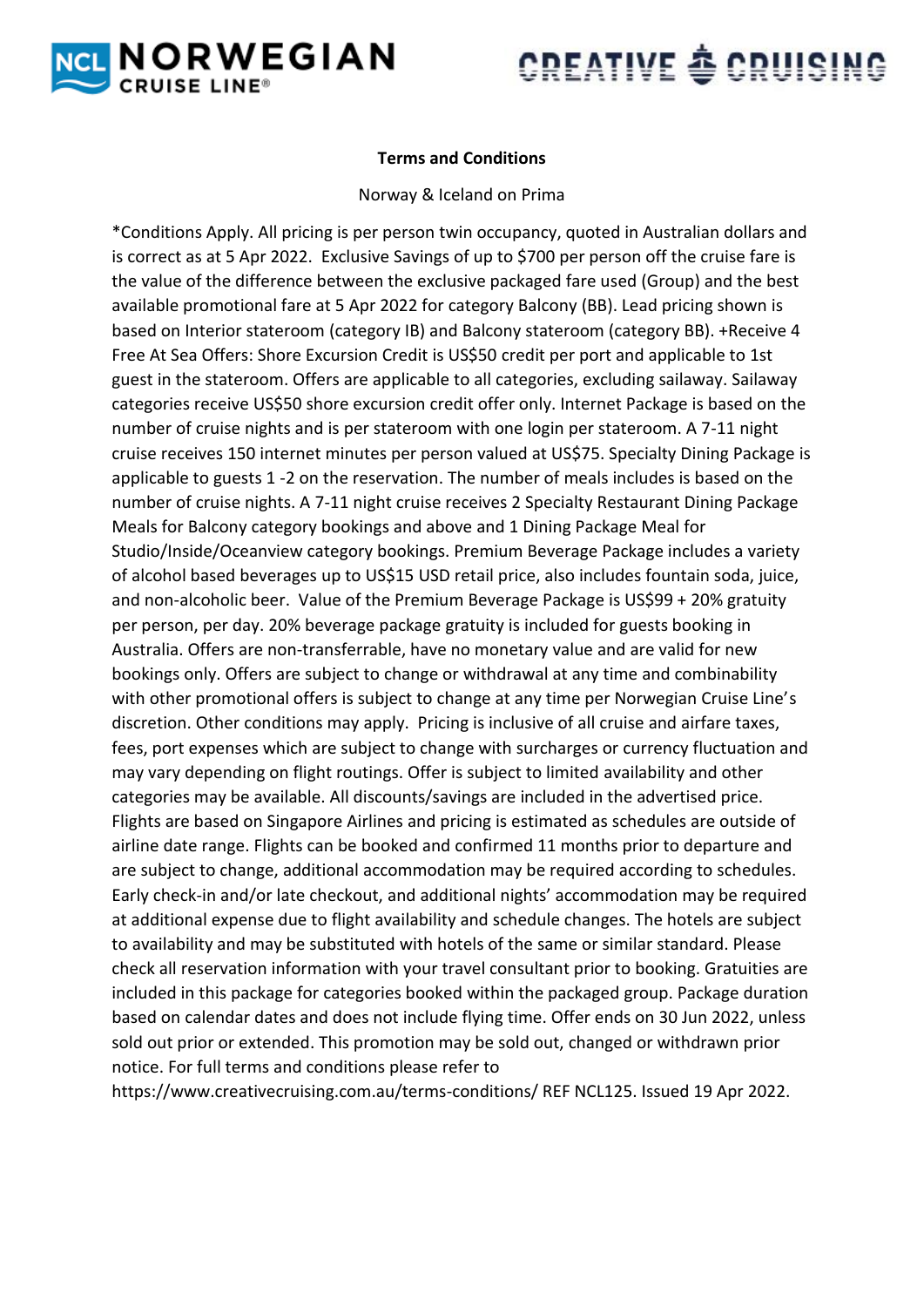



# **Terms and Conditions**

### Italy, Greece & Malta

\*Conditions Apply. All pricing is per person twin occupancy, quoted in Australian dollars and is correct as at 5 Apr 2022. Exclusive Savings of up to \$100 per person off the cruise fare is the value of the difference between the exclusive packaged fare used (Group) and the best available promotional fare at 5 Apr 2022 for category Balcony (BB). Lead pricing shown is based on Interior stateroom (category IC) and Balcony stateroom (category BB). +Receive 4 Free At Sea Offers: Shore Excursion Credit is US\$50 credit per port and applicable to 1st guest in the stateroom. Offers are applicable to all categories, excluding sailaway. Sailaway categories receive US\$50 shore excursion credit offer only. Internet Package is based on the number of cruise nights and is per stateroom with one login per stateroom. A 7-11 night cruise receives 150 internet minutes per person valued at US\$75. Specialty Dining Package is applicable to guests 1 -2 on the reservation. The number of meals includes is based on the number of cruise nights. A 7-11 night cruise receives 2 Specialty Restaurant Dining Package Meals for Balcony category bookings and above and 1 Dining Package Meal for Studio/Inside/Oceanview category bookings. Premium Beverage Package includes a variety of alcohol based beverages up to US\$15 USD retail price, also includes fountain soda, juice, and non-alcoholic beer. Value of the Premium Beverage Package is US\$99 + 20% gratuity per person, per day. 20% beverage package gratuity is included for guests booking in Australia. Offers are non-transferrable, have no monetary value and are valid for new bookings only. Offers are subject to change or withdrawal at any time and combinability with other promotional offers is subject to change at any time per Norwegian Cruise Line's discretion. Other conditions may apply. Pricing is inclusive of all cruise and airfare taxes, fees, port expenses which are subject to change with surcharges or currency fluctuation and may vary depending on flight routings. Offer is subject to limited availability and other categories may be available. All discounts/savings are included in the advertised price. Flights are based on Singapore Airlines and pricing is estimated as schedules are outside of airline date range. Flights can be booked and confirmed 11 months prior to departure and are subject to change, additional accommodation may be required according to schedules. Early check-in and/or late checkout, and additional nights' accommodation may be required at additional expense due to flight availability and schedule changes. The hotels are subject to availability and may be substituted with hotels of the same or similar standard. Please check all reservation information with your travel consultant prior to booking. Gratuities are are included in this package for categories booked within the packaged group. Package duration based on calendar dates and does not include flying time. Offer ends on 30 Jun 2022, unless sold out prior or extended. This promotion may be sold out, changed or withdrawn prior notice. For full terms and conditions please refer to https://www.creativecruising.com.au/terms-conditions/ REF NCL124. Issued 5 Apr 2022